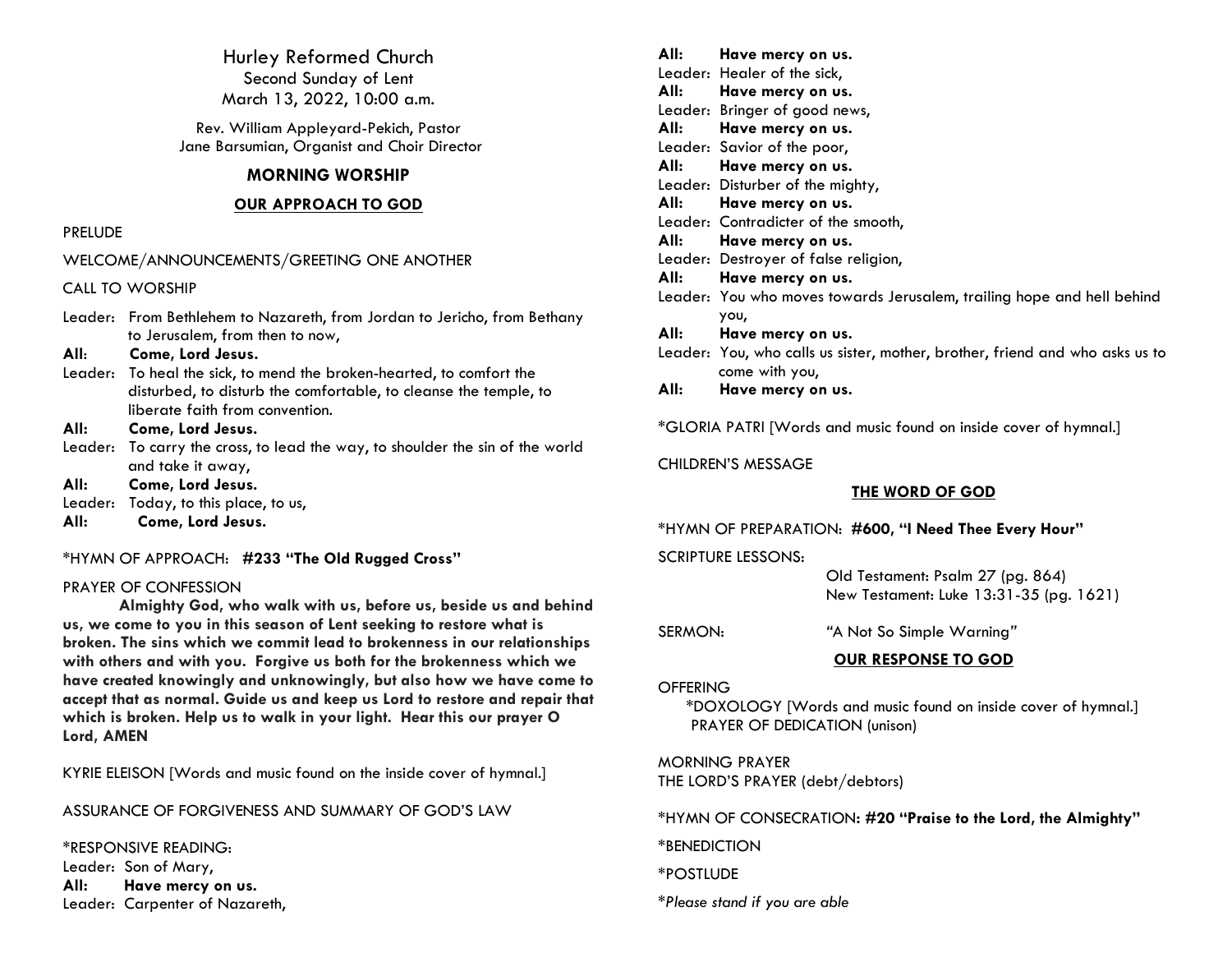## **Welcome to Hurley Reformed Church!**

With joy we welcome your presence among us today. Let the words of the psalmist set the tone of our worship: "Sing praises to the LORD, O you faithful ones, and give thanks to his holy name--joy comes with the morning" (Psalm 30:4-5 NSRV)

**In Person and Zoom Worship** happens at 10am!

**Ushers assisting in the service** are Glenn Decker and David Kent

**Please join us** in Schadewald Hall after worship for refreshments! Thank you to Kelly Maggiore for providing them this week!

**Mission of the month-** Peoples Place

## **Reach out to those who need your support in their day to day needs:**

Judy Bell (Terry Gaffken's mom) needs prayers; Shirley Ruth is in Golden Hill; Bev Roosa is at the Terraces at Brookmeade; Fred Horvers is at TenBroeck; Lori Pinkham is in Wingate at Ulster; Anthony DiPietro (son of MaryAnn DiPietro); Marie Dressel. David Giles, Barbara Sartorius in New Hampshire

**Audio recordings** of the weekly sermon are available on our website, HurleyReformedChurch.org.

# **Hurley Reformed Church**

**Staff**

11 Main Street, PO Box 328, Hurley NY 12443 845-331-4121 www.HurleyReformedChurch.org

Rev. William Appleyard-Pekich Tara Lockart- Church Secretary pastor@HurleyReformedChurch.org admin@HurleyReformedChurch.org

Organist/Choir Director – Treasurer – Arlene Cotich Jane Barsumian, M.Ed.

# **Consistory 2022**

Dennis Croswell, *Property & Maintenance* Allan Dumas Christopher Decker, *Finance* Lee Gable Glenn Decker, *Senior Elder* Jeanne Ouenzer Lisa Longto, *Clerk* David Kent, *Youth Ministry* Linda Moon, *Missions* Dino Sumerano, *Worship* Bill Baldinger Robert Kindt, *IT*

**Elders Deacons**

Hours: T,W,TH,F, 9-2

Rev. Charles E. Stickley, *Pastor Emeritus*

**Stickley Gardens Columbarium . . .** A sacred place of beauty and contemplation. (*Located on the south lawn of the church.)* 

The lone candle on the chancel is our Peace Candle. It represents this church's support for the men and women in military service, and our prayer that one day we will live in a world where their sacrifice is no longer needed.



Hurley Reformed Church Hurley, New York

The Rev. William Appleyard-Pekich Minister of Word and Sacrament

# *Welcome*

*May the doors of this church be wide enough to receive all who need human love and fellowship, and a Father's care; and narrow enough to shut out all envy and hate.*

*Enter to Worship Depart to Serve*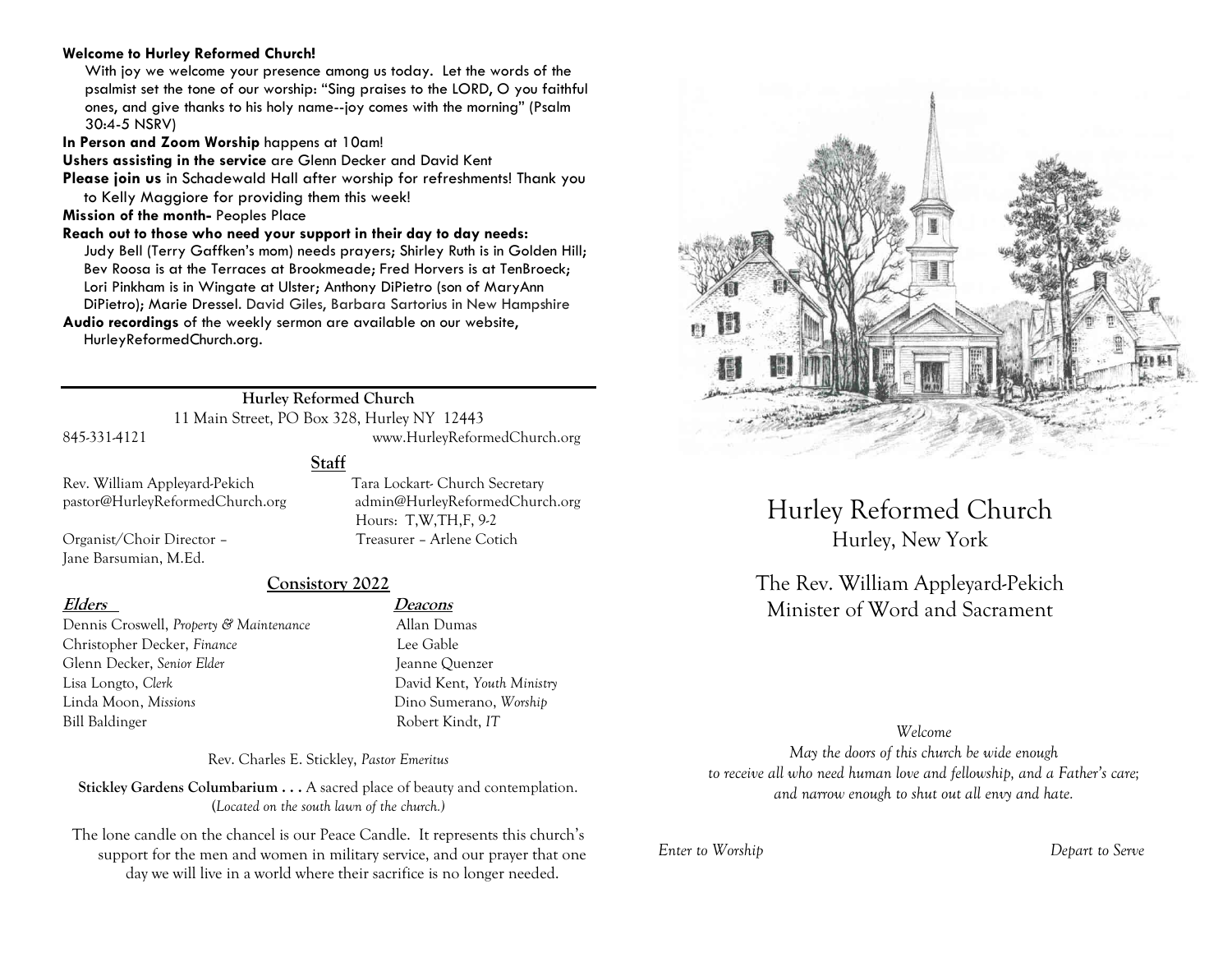# **#233 The Old Rugged Cross**

On a hill far away stood an old rugged cross The emblem of suffering and shame And I love that old cross where the dearest and best For a world of lost sinners was slain

So I'll cherish the old rugged cross Till my trophies at last I lay down I will cling to the old rugged cross And exchange it some day for a crown

Oh, that old rugged cross, so despised by the world, Has a wondrous attraction for me; For the dear Lamb of God left His glory above To bear it to dark Calvary.

So I'll cherish the old rugged cross Till my trophies at last I lay down I will cling to the old rugged cross And exchange it some day for a crown

In that old rugged cross, stained with blood so divine, A wondrous beauty I see, For 't was on that old cross Jesus suffered and died, To pardon and sanctify me.

So I'll cherish the old rugged cross Till my trophies at last I lay down I will cling to the old rugged cross And exchange it some day for a crown

To the old rugged cross I will ever be true It's shame and reproach gladly bear Then he'll call me some day to my home far away Where his glory forever I'll share

So I'll cherish the old rugged cross Till my trophies at last I lay down I will cling to the old rugged cross And exchange it some day for a crown

# **#600 I Need Thee Every Hour**

I need Thee every hour, Most aracious Lord No tender voice like Thine Can peace afford

I need Thee, O I need Thee, Every hour I need Thee! O bless me now, my Savior, I come to Thee!

I need Thee every hour, Stay Thou near by; Temptations lose their power When Thou art nigh.

I need Thee, O I need Thee, Every hour I need Thee! O bless me now, my Savior, I come to Thee!

I need Thee every hour, In joy, or pain; Come quickly and abide Or life is vain.

I need Thee, O I need Thee, Every hour I need Thee! O bless me now, my Savior, I come to Thee!

I need Thee every hour, Most Holy One, O make me Thine indeed, Thou Blessed Son!

I need Thee, O I need Thee, Every hour I need Thee! O bless me now, my Savior, I come to Thee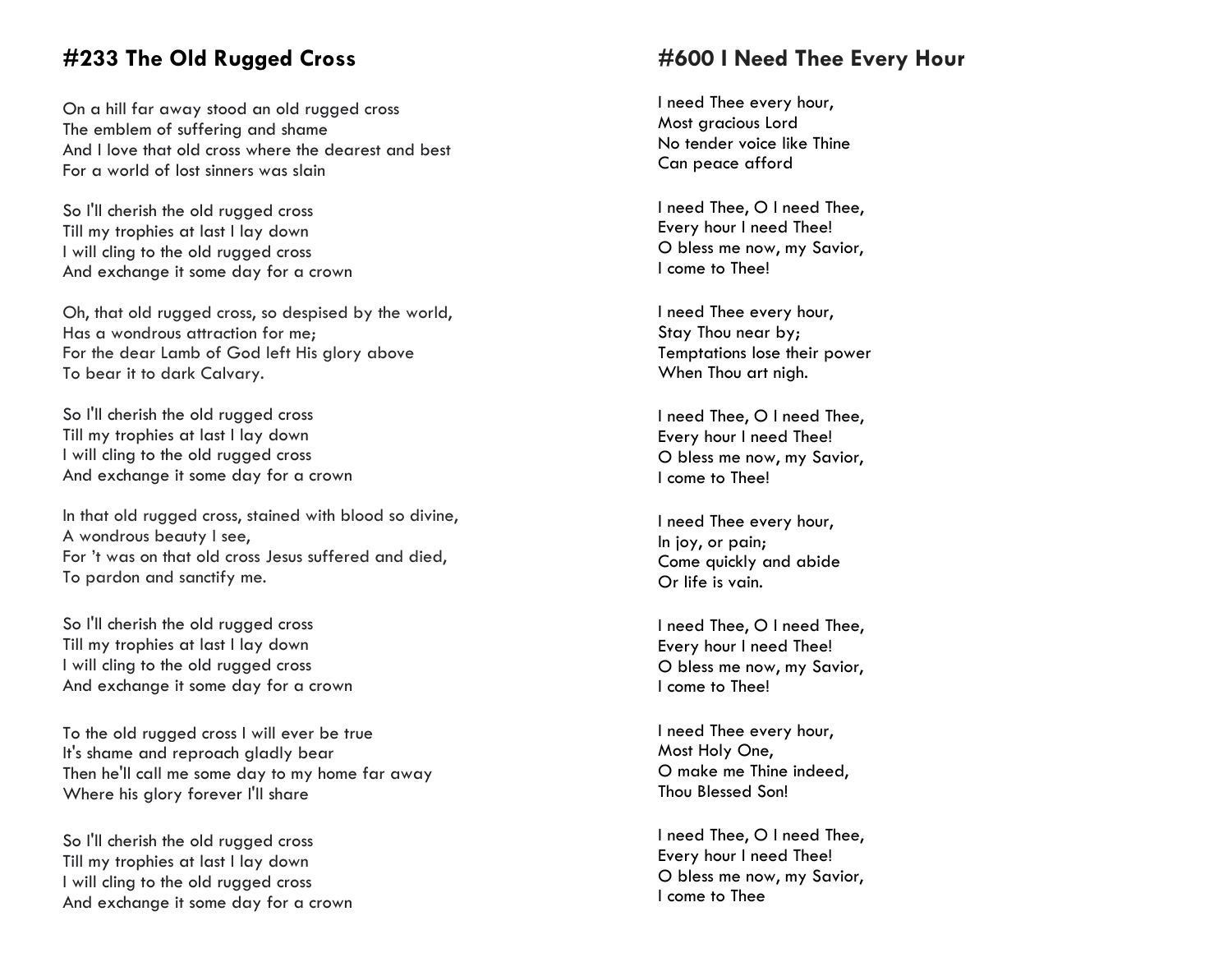# **#20 Praise To The Lord, The Almighty**

Praise to the Lord, the Almighty, the King of creation! O my soul, praise Him, for He is thy health and salvation! All ye who hear, now to His temple draw near, Join me in glad adoration.

Praise to the Lord, who o'er all things so wondrously reigneth, Shelters thee under His wings, yea, so gently sustaineth! Hast thou not seen how thy desires all have been Granted in what He ordaineth?

Praise to the Lord, who doth prosper thy work and defend thee! Surely His goodness and mercy here daily attend thee; Ponder anew what the Almighty can do If with His love He befriend thee.

Praise to the Lord, O let all that is in me adore Him! All that hath life and breath, come now with praises before Him! Let the "amen" sound from His people again; Gladly forever adore Him.

# **Announcements- March 13, 2022**

**Flower and Refreshments** sign-up sheets are on the wall in Shadewald Hall for anyone that would like to sign up for a date! **Easter Plants-**Please see the form on the back to order your plants! **Come and Join our Sit to Stand Class!** Monday's at 1pm, \$15/class, contact Ruth Beyl (845-688-2516) **Prayer Squares**-Prayer squares are available in a basket in the Narthex. Please take one if you know of someone in need of prayer. You may also carry one in your pocket as a reminder to

pray for someone, you think needs prayer. The knitter has pray fully knitted it for you. **Church Committees-**As we begin a new year please consider helping/joining one of the committees of the church. If you are interested and/or

willing please take the time to have a conversation with the committee chair about helping out.

**Bible Study**-We would love to have you join us every Tuesday at 9am for Bible Study in the Dutch Room.

# **SAVE THE DATE!**